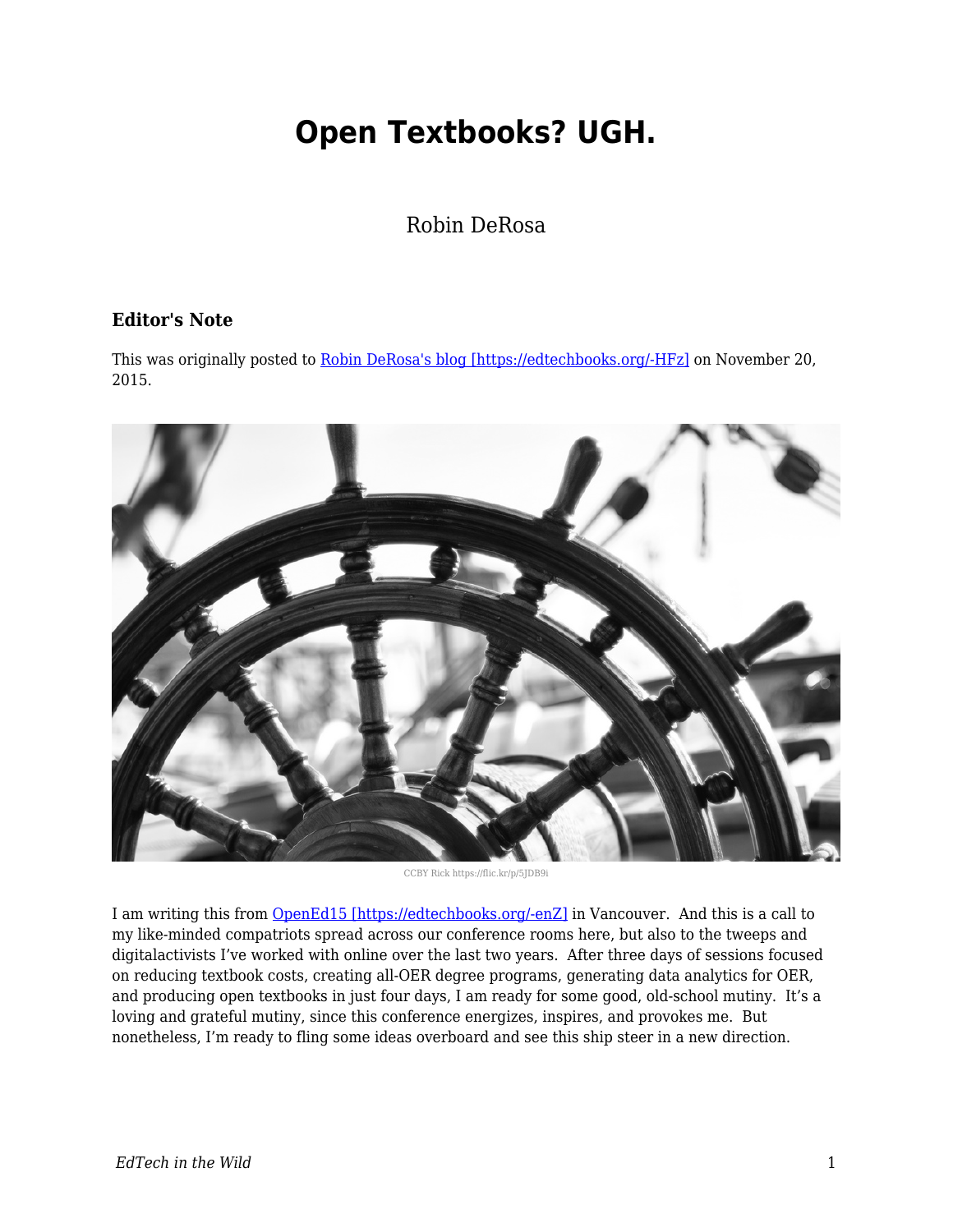

CCBYSA opensource.com

Don't get me wrong. I am here in Vancouver because I am deeply committed to reducing textbook costs. Wait. Scratch that. I don't actually care about textbook costs. I care about access, broadly conceived: access to ideas, access to pathways to contribute to knowledge, access to research so that we can collaborate and build. Fundamentally, I don't want to be part of a movement that is focused on replacing static, over-priced textbooks with static, free textbooks. Textbooks, if we don't retheorize them, have generally (just) been repositories for the master's ideas. Students absorb textbook content and achieve "mastery." (Call it "competency," whatever.) Making textbooks more affordable is not high on my list of things to do. Here's what I want OpenEd to help me figure out how to do instead of lowering textbook costs:

- 1. Engage learners in contributing to their learning materials so that knowledge becomes a community endeavor rather than a commodity that needs to be made accessible. To that end, let's stop fetishizing the textbook, which is at best a low-bar pedagogical tool for transmitting information. OER is better than that.
- 2. Make open licenses the focus of our advocacy for learners, teachers, scholars, which means explaining how the open license enables us to do more with the ideas that we ourselves as learners, teachers, scholars are generating. It's not the open textbook, it's the open *license* that matters here.
- 3. Consider public funding models for open education (OER, open pedagogy, open access). "Philanthropy" is the wrong word for a model in which the public pays itself for what it needs and can generate on its own. And I am not buying that private, for-profit companies– while capable of being good community partners– are the only way we can build a public infrastructure for publishing and organizing and economically supporting open work.
- 4. Build a better mission statement for why we work in the open. I took a stab [here](http://www.hybridpedagogy.com/journal/working-inat-public/) [\[https://edtechbooks.org/-Zbk\],](http://www.hybridpedagogy.com/journal/working-inat-public/) but it was just one tiny specific start. I need help explaining this why. We need the why before we can develop the what (who cares about our open tools and apps and platforms? that's the easy stuff, so let's do it second). We need the *why* before we can assess whether or not we achieved success. Will working in the open serve a social justice vision? improve retention and enrollment? increase interdisciplinary collaboration and improve the quality of our scholarship? Yes? Why? How? And what will it look like if our vision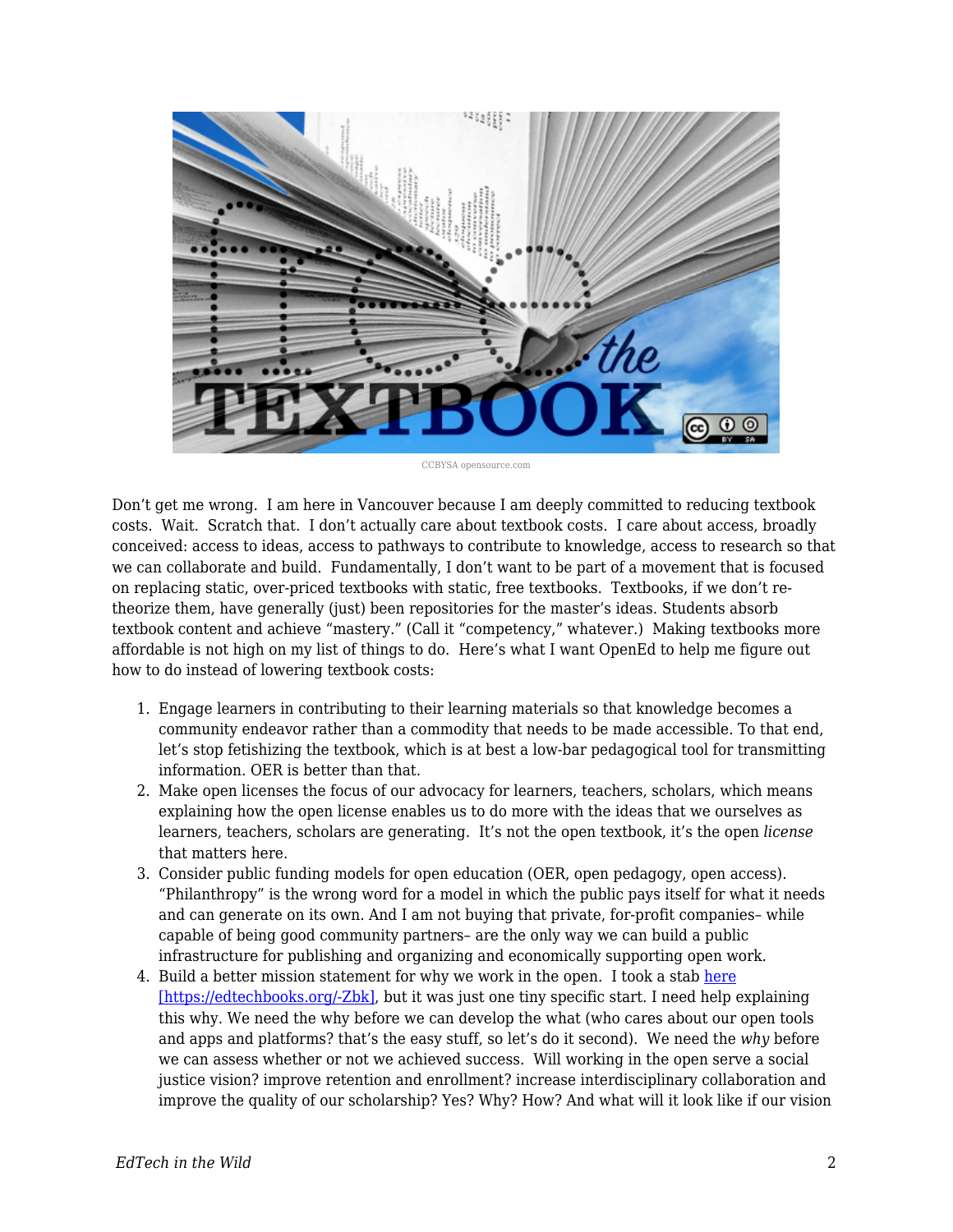## succeeds?

I don't think that advocating for a pedagogical approach to OER makes me radical or an outlier. But my sense is that the movement is cohering around the "gateway" of open textbook adoption. But don't worry, I am told, once we hook 'em, we can slip in the pedagogy!

## **No. No!**



CCBYNC Fatima https://flic.kr/p/2t3gV

That hook is going to puncture our foundational beliefs about the power of open.

I am calling for a (radical?) pedagogy caucus, a core, self-identified group committed to placing pedagogy at the center of the OpenEd movement. I am going to stop apologizing for my sense that textbooks are the wrong way to pitch open.

Open doesn't need a pitch because open is not for sale.